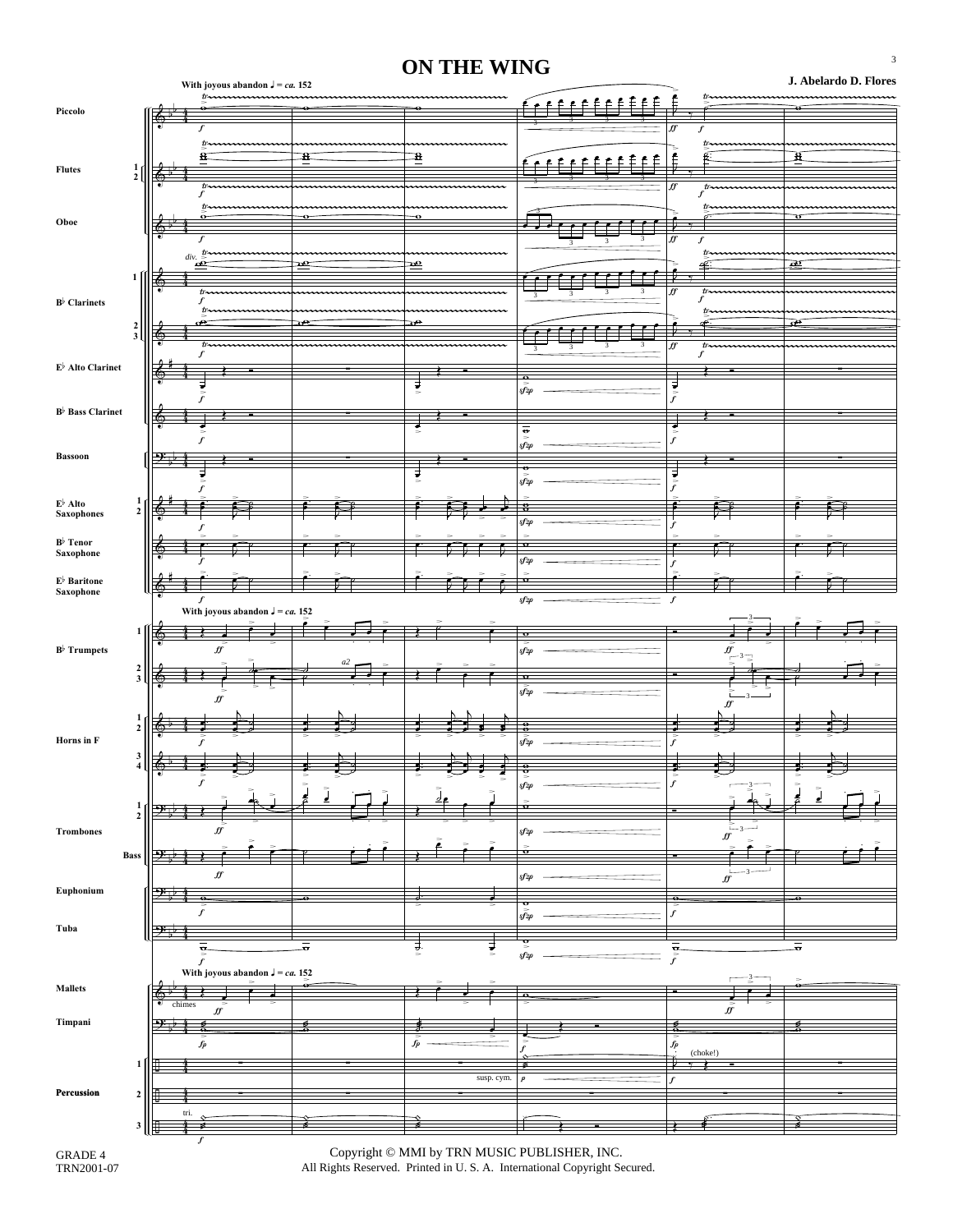

TRN2001-07